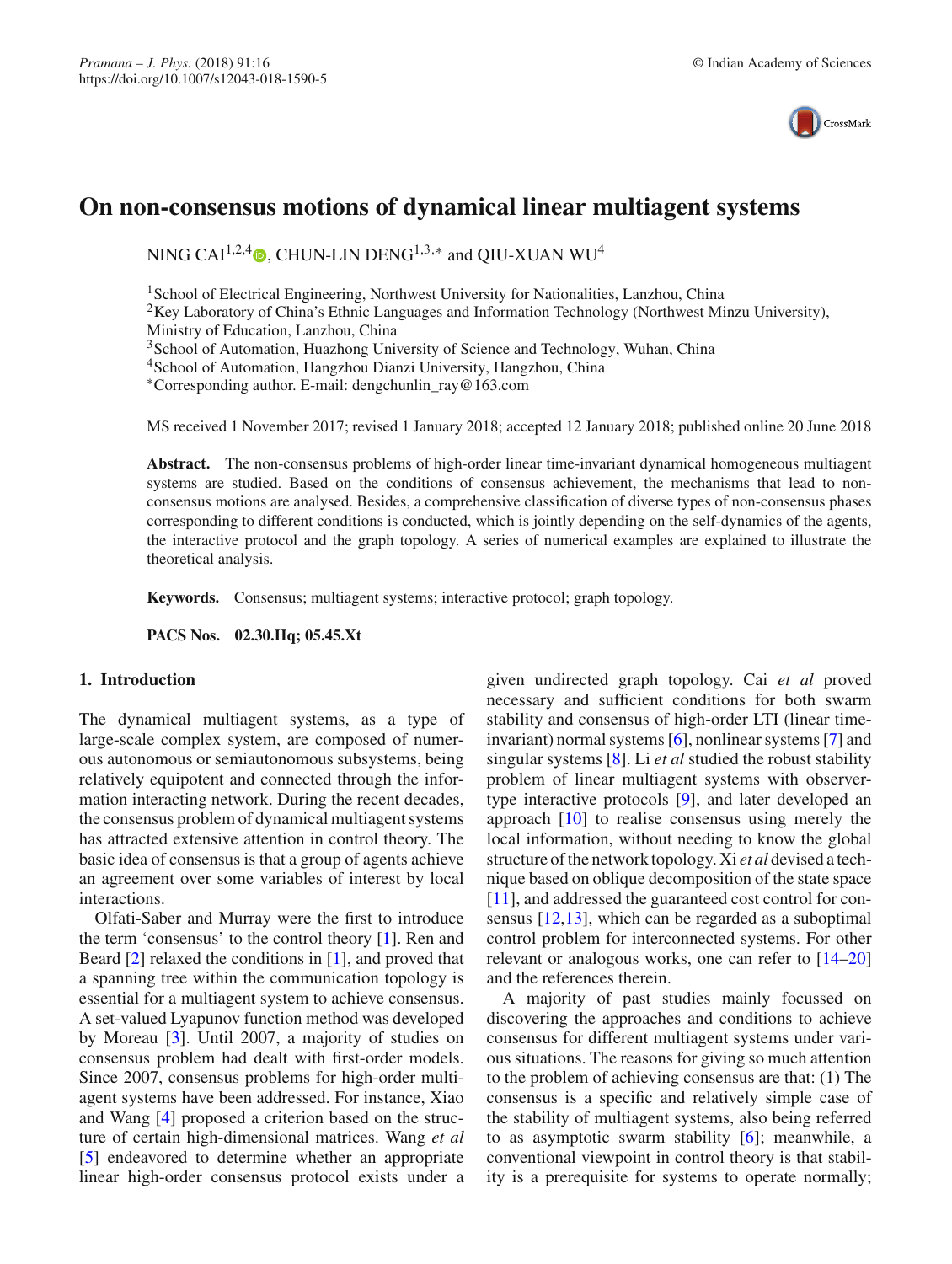(2) some other control problems which are seemingly more complicated can be transformed into consensus under certain conditions, e.g. the formation control [\[21](#page-8-15)[,22\]](#page-8-16).

Despite the theoretical significance of consensus, one should know that it is still a particular example of the stability of multiagent systems. Actually, in many practical applications, mere consensus is sometimes restrictive. For example, in most cases, the formation control [\[21](#page-8-15)[,22](#page-8-16)], flocking control [\[23\]](#page-8-17), containment control [\[24](#page-8-18)] and some other control problems are free of consensus and cannot be transformed into equivalent consensus-based problems. Evidently, compared with consensus, non-consensus is more common in various practical applications, containing broader generality. In addition, consensus could be even harmful to the overall stability of some real systems. For instance, the state of the system will oscillate seriously when consensus of certain variables occurs in many economic systems [\[25](#page-8-19)], and thus consensus should instead be avoided deliberately. Hence, it is time to extend our perspective on consensus to the study of diverse non-consensus cases, which are much more complicated and challenging.

A few studies on the conditions and methods for certain particular non-consensus problems have been conducted so far, e.g. group clustering. Yu and Wang [\[26](#page-8-20)] studied group consensus in multiagent systems with switching topologies and communication delays. Hu *et al* addressed group consensus problem for heterogeneous systems [\[27\]](#page-8-21) and systems with cooperationcompetition networks [\[28](#page-8-22)]. Su *et al* investigated the pinning control for cluster synchronisation of undirected complex dynamical networks using a decentralised adaptive strategy [\[29](#page-8-23)] and the cluster synchronisation of coupled harmonic oscillators with multiple leaders in an undirected fixed network [\[30](#page-8-24)].

The study on the non-consensus problem in depth not only can lay a solid theoretical foundation for many practical applications, but can also further facilitate our deeper comprehension on the consensus problems. However, no papers exist hitherto which aim to systematically study the motions being free of consensus and reveal the mechanism of non-consensus. In this paper, the non-consensus problem of LTI multiagent systems will be addressed. Unlike many existing investigations around the non-consensus problem which are just concerned with certain particular phase of motions, e.g. group clustering, a comprehensive classification of different types of non-consensus phases along with the analysis for each corresponding condition will be provided. In fact, one might discover that the mechanism of non-consensus, which mainly depends on the graph topology, the agent dynamics and the interactions of agents, could be less complicated than imagination, with different non-consensus motions of LTI multiagent systems being classified roughly into two categories: agreement and mutual repulsion between any distinct agents. Concretely speaking, the features of non-consensus dynamics can be classified into three primary classes according to the different conditions about consensus achievement.

The main contribution of this paper is a comprehensive classification and analysis of the conditions for various types of non-consensus motions of LTI multiagent systems, illustrated by several typical numerical instances. The discussions here can deepen our understanding of the mechanisms about the dynamics of multiagent systems, both consensus and non-consensus.

The rest of this paper is organised as follows: In [§2,](#page-1-0) the mathematical model of homogeneous high-order LTI multiagent systems and relevant fundamentals are introduced. Section [3](#page-2-0) provides a comprehensive classification for the paradigms of non-consensus motions, with both empirical and theoretical analysis. Finally,  $\S 4$ concludes this paper.

#### <span id="page-1-0"></span>**2. Model formulation and preliminaries**

 $\sqrt{ }$ 

 $\mathbf{I}$ ⎪⎪⎪⎪⎪⎪⎪⎪⎪⎪

 $\overline{J}$ 

 $<sub>1</sub>$ </sub>

In this paper, the mathematical model of homogeneous high-order LTI multiagent systems takes the following form:

<span id="page-1-1"></span>
$$
\dot{x}_1 = Ax_1 + F \sum_{j=1}^{N} w_{1j}(x_j - x_1),
$$
  
\n
$$
\dot{x}_2 = Ax_2 + F \sum_{j=1}^{N} w_{2j}(x_j - x_2),
$$
  
\n
$$
\vdots
$$
  
\n
$$
\dot{x}_N = Ax_N + F \sum_{j=1}^{N} w_{Nj}(x_j - x_N),
$$
  
\n(1)

where  $x_i \in R^d$  ( $i \in \{1, 2, ..., N\}$ ) denotes the state vector of agent *i*; *A*,  $F \in R^{d \times d}$  represent the autonomous dynamics of each agent and the interactive protocol between the nearest agents, respectively;  $w_{ij} \in R^+$  denotes the arc weight between agents *i* and *j* in the graph of the system. The adjacency matrix of *G* is

$$
G: W = \begin{bmatrix} w_{11} & w_{12} & \cdots & w_{1N} \\ w_{21} & w_{22} & \cdots & w_{2N} \\ \vdots & \vdots & \vdots & \vdots \\ w_{N1} & w_{N2} & \cdots & w_{NN} \end{bmatrix}.
$$

This matrix is symmetric if and only if the graph is undirected, otherwise it is asymmetric. Weighted adjacency matrix is more general than the case with binary 0-1 element values, with the weight  $w_{ij}$  being regarded as the strength of information link between agents *i* and *j*.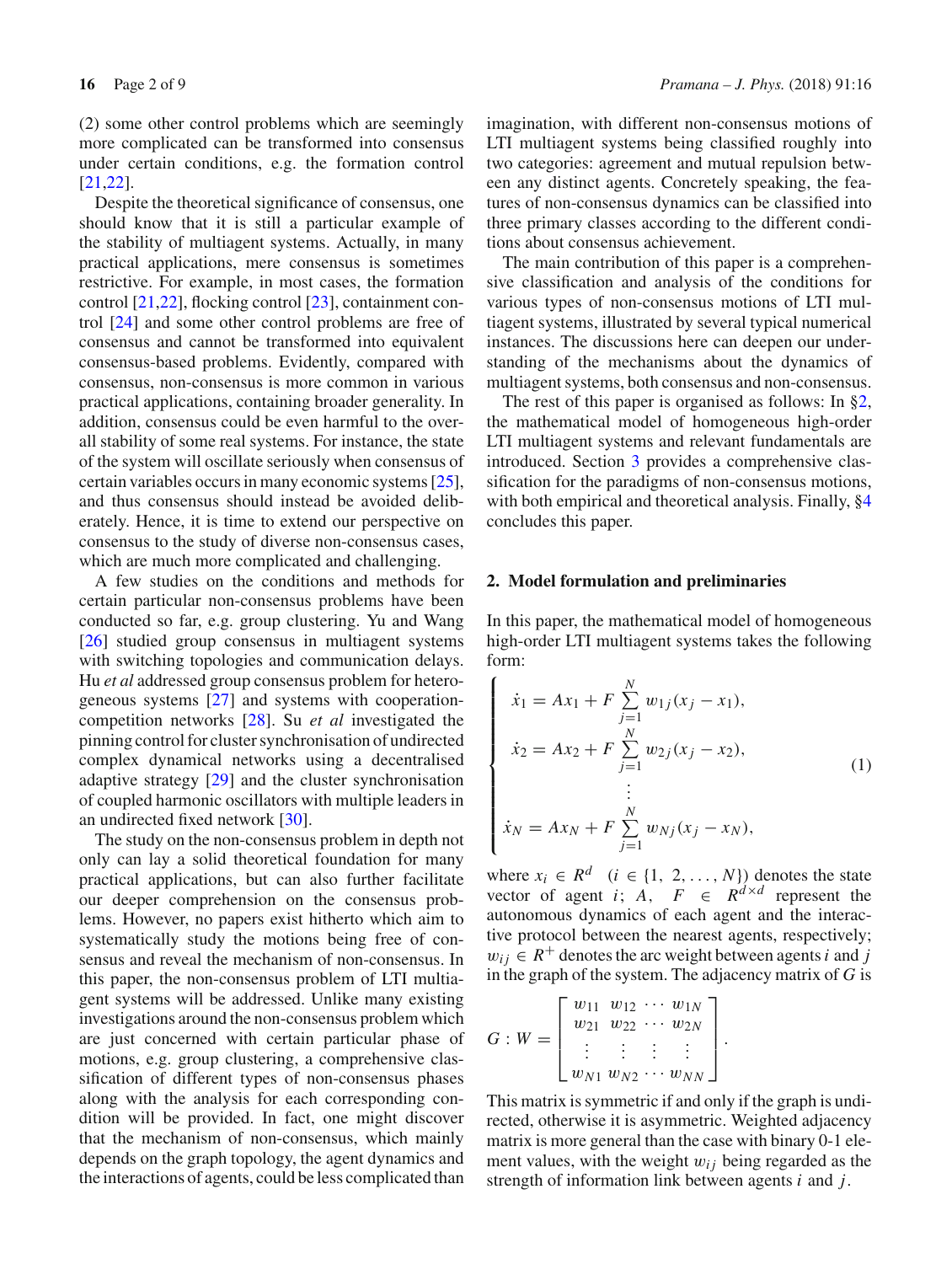*Pramana – J. Phys.* (2018) 91:16 **Page 3 of 9 <b>16** Page 3 of 9 **16** 

LTI systems are addressed in this paper due to two main reasons. First, results about LTI systems are most fundamental and enlightening for studying various classes of systems. Second, many practical engineering systems can be described by the LTI model taking the form of  $(1)$ , e.g. the multiagent supporting systems (MASS) [\[31\]](#page-8-25).

It has been a common knowledge that consensus of a multiagent system implies joint convergence, which is formulated by the following definition:

## DEFINITION 1

For system  $(1)$ , if

$$
\lim_{t \to \infty} \|x_i(t) - x_j(t)\| = 0
$$

then agents *i* and *j* achieve an agreement. For a given vertex set  $V_k \subset V$ , if  $\forall i, j \in V_k$ , agents *i* and *j* achieve an agreement, then the multiagent system [\(1\)](#page-1-1) achieves a consensus in  $V_k$ . If consensus is achieved in  $V_1, V_2, \ldots, V_\alpha$ , respectively, with

$$
V_1 \cup V_2 \cup \cdots \cup V_\alpha = V,
$$

then the overall system achieves a group consensus.

Based on the above mathematical model of high-order LTI multiagent systems and the definition of consensus, many studies on the conditions and approaches for achieving consensus have been conducted. The well-known consensus criterion of high-order LTI multiagent systems is fundamental for studying the nonconsensus problem in this paper, which is illustrated as follows:

<span id="page-2-3"></span>*Lemma* 1 [\[6](#page-8-5)]. For multiagent system [\(1\)](#page-1-1) with  $\lambda_1$ ,  $\lambda_2, \ldots, \lambda_N \in C$  *as the eigenvalues of the Laplacian matrix L*(*G*), *if A is not Hurwitz*, *the system achieves consensus iff both conditions* 1 *and* 2 *below are true:*

- 1. *The graph topology G includes a spanning tree*;
- 2. All the matrices  $A \lambda_i F$  ( $\lambda_i \neq 0$ ) are Hurwitz.

*If A is Hurwitz*, *then the system achieves consensus iff condition* 2 *is true.*

*Remark* 1*.* The formal definition of Laplacian matrix for undirected graphs is clear, which is simply  $L =$ *D* − *W*, where *D* denotes the degree matrix. However, it is somewhat ambiguous for directional graphs. In this paper, we inherit the definition given in [\[1](#page-8-0)], with *D* expressing the in-degrees, which is a natural generalisation from the undirected cases.

<span id="page-2-2"></span>Figure [1](#page-2-1). Graph of systems in Examples 1 and [2.](#page-3-0) Default edge weight is 1.

# <span id="page-2-0"></span>**3. Classification and numerical simulation on non-consensus motions**

According to the criterion on checking consensus of high-order LTI multiagent systems, various conditions of non-consensus motions can be classified into three primary classes. The main theme of the current section is to elaborate the different classes of motions by theoretical analyses and simulations.

3.1 *Class* 1

The situation of Class 1 of non-consensus motions of high-order LTI multiagent systems can be summarised as:

1. Some of the elements in

$$
\{A - \lambda_i F \mid i = 1, 2, \ldots, N; \lambda_i \neq 0\}
$$

are not Hurwitz, where  $\lambda_i$  ( $i = 1, 2, ..., N$ ;  $\lambda_i$  $\neq$  0) are the non-zero eigenvalues of the Laplacian matrix  $L(G)$ .

2. At least a spanning tree is included in the graph of system.

<span id="page-2-1"></span>*Example* 1*.* Consider an LTI multiagent system with the graph containing a spanning tree, which is illustrated in figure [1.](#page-2-2)

The adjacency matrix is

|  |  |  | $\begin{bmatrix} 1 & 1 & 1 & 1 & 0 & 0 \\ 1 & 1 & 1 & 0 & 0 & 0 \\ 0 & 1 & 0 & 0 & 0 & 1 \\ 0 & 1 & 1 & 0 & 1 & 1 \\ 1 & 0 & 0 & 0 & 0 & 0 \\ 0 & 0 & 0 & 1 & 1 & 1 \end{bmatrix}$ |
|--|--|--|------------------------------------------------------------------------------------------------------------------------------------------------------------------------------------|

and the Laplacian matrix is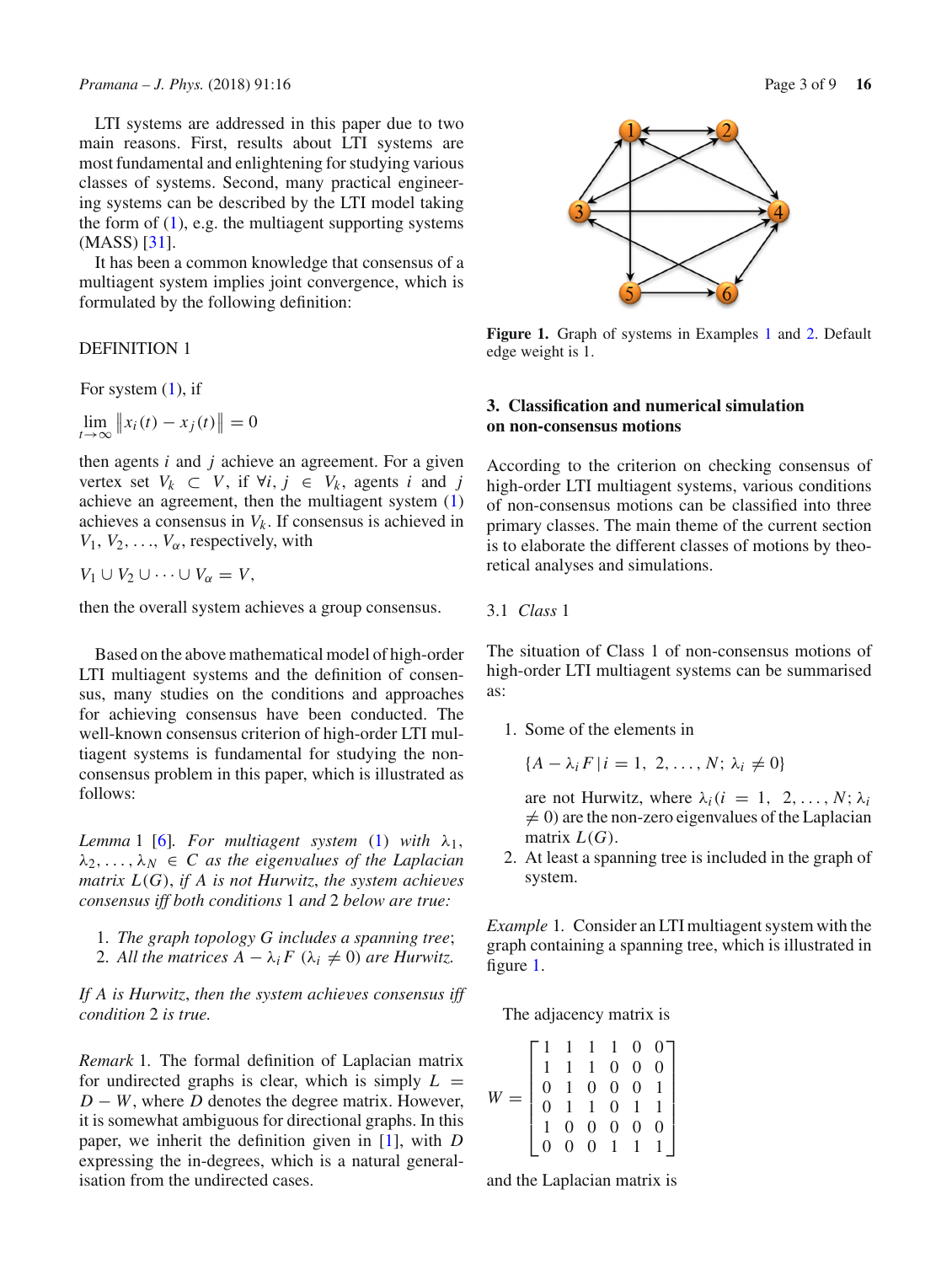

<span id="page-3-1"></span>**Figure 2.** State trajectories of Example [1](#page-2-1) with  $t \in [0, 7]$ . Thick dots denote the starting positions.

$$
L = \begin{bmatrix} 3 & -1 & -1 & -1 & 0 & 0 \\ -1 & 2 & -1 & 0 & 0 & 0 \\ 0 & -1 & 2 & 0 & 0 & -1 \\ 0 & -1 & -1 & 4 & -1 & -1 \\ -1 & 0 & 0 & 0 & 1 & 0 \\ 0 & 0 & 0 & -1 & -1 & 2 \end{bmatrix}
$$

with the eigenvalues  $\{3.96 + 0.56i, 3.96 - 0.56i, 0,$  $1.53 + 0.51i$ ,  $1.53 - 0.51i$ , 3}.

Suppose that the agents are LTI second-order asymptotically stable systems with

$$
A = \begin{bmatrix} -1 & 1 \\ 0 & -2 \end{bmatrix} \text{ and } F = \begin{bmatrix} -0.5 & 0.5 \\ -0.5 & -0.5 \end{bmatrix}.
$$

For the above LTI multiagent system, the eigenvalues of state matrix *A* are  $\{-1, -2\}$ , and the eigenvalues of  $A - \lambda_i F(i = 1, 2, \ldots, 6)$  are: {0.80 – 1.03*i*, 0.17 + 1.60*i*}, {0.80 + 1.03*i*, 0.17 − 1.60*i*}, {−1.00, −2.00}  $(\lambda_3 = 0), \{ -0.02 + 0.16i, -1.44 + 0.35i \}, \{ -0.02$ − 0.16*i*, −1.44 − 0.35*i*} and {±0.71*i*}, respectively. Evidently, some of the elements in  ${A - \lambda_i F|i}$  = 1, 2, ..., *N*;  $\lambda_i \neq 0$ } are not Hurwitz. The state trajectories of Example [1](#page-2-1) are shown in figure [2.](#page-3-1)

In figure [2,](#page-3-1) one can see that each agent is mutually repulsive to others in the phase diagram such that the relative states among agents will gradually enlarge as time elapses.

<span id="page-3-0"></span>*Example* 2*.* Consider an LTI multiagent system also with the graph shown in figure [1.](#page-2-2)

Suppose that the agents are LTI second-order unstable systems with

.

$$
A = \begin{bmatrix} 1 & 1 \\ -2 & 0 \end{bmatrix} \text{ and } F = \begin{bmatrix} -0.65 & -1.65 \\ 0.07 & 0.40 \end{bmatrix}
$$



<span id="page-3-2"></span>**Figure 3.** State trajectories of Example [2](#page-3-0) with  $t \in [0, 6.6]$ . Thick dots denote the starting positions.

For the above LTI multiagent system, the eigenvalues of state matrix of each agent *A* are  $\{0.50 \pm 1.32i\}$ , and the eigenvalues of  $A - \lambda_i F(i = 1, 2, ..., 6)$  are: {0.86} + 3.32*i*, 1.13 − 3.18*i*}, {0.86 − 3.32*i*, 1.13 + 3.18*i*},  $\{0.50 \pm 1.32i\}$  ( $\lambda_3 = 0$ ),  $\{0.44 + 2.48i, 0.94 - 2.35i\}$ , {0.44 − 2.48*i*, 0.94 + 2.35*i*} and {0.88 ± 2.97*i*}, respectively. Evidently, all the elements in  ${A - \lambda_i F|i}$ 1, 2, ..., *N*;  $\lambda_i \neq 0$ } are not Hurwitz. The state trajectories of Example [2](#page-3-0) are shown in figure [3.](#page-3-2)

In figure [3,](#page-3-2) one can see that each agent is mutually repulsive to others in the phase diagram such that the relative states between agents will gradually enlarge as time elapses.

Evidently, the state trajectories of systems in both Examples [1](#page-2-1) and [2](#page-3-0) are divergent, i.e. all agents in the system are mutually repulsive.

In fact, the feature of motions for Class 1 of LTI multiagent systems is complicated and indefinite, sensitively depending on the specific values of matrices *A*, *F* and *L*.

It is a notable feature for condition in Class 1 that quasiclustering phenomenon may appear. This subsection can be concluded by a necessary and sufficient condition for checking whether or not a clustering phenomenon will occur.

*Lemma* 2 [\[32\]](#page-8-26)*. Consider the dynamical system* [\(1\)](#page-1-1)*. Suppose that the spectrum of Laplacian matrix of the directed graph with spanning tree is*

$$
\{\lambda_1=0,\lambda_2,\ldots,\lambda_N\}
$$

*with the series of matrices*

$$
A, A - \lambda_2 F, \ldots, A - \lambda_{\alpha-1} F
$$

*being not Hurwitz*, *and*

$$
A - \lambda_{\alpha} F, A - \lambda_{\alpha+1} F, \ldots, A - \lambda_N F
$$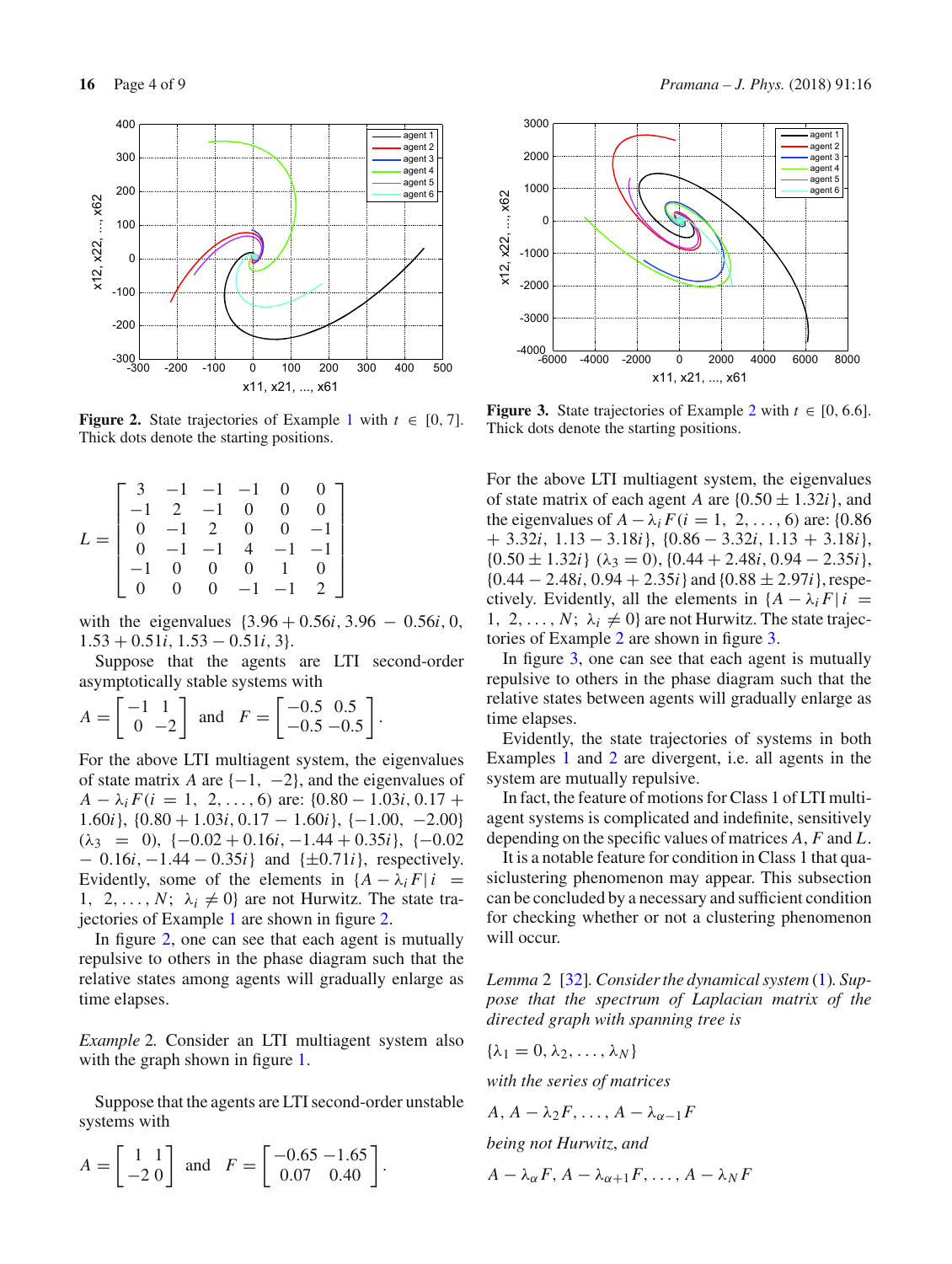*being Hurwitz. The pair of agents i and i* + 1 (*or N and* 1*, if*  $i = N$ *) reaches an agreement iff the ith row*  $\psi_i^T$  *of the product*  $\Psi = TQ$  *possesses the configuration*:

$$
\psi_i^T = \begin{bmatrix} * & 0 & \cdots & 0 & * & \cdots & * \\ (1) & (2) & & (\alpha - 1) & (\alpha) & & (N) \end{bmatrix},
$$

*where*  $T \in R^{N \times N}$  *represents any feasible solution of the matrix equation*

$$
TL = \Phi = \begin{bmatrix} 1 & -1 & & \\ & 1 & -1 & & \\ & & \cdots & \cdots & \\ & & & 1 & -1 \\ -1 & 0 & \cdots & \cdots & 1 \end{bmatrix}.
$$

 $Q \in R^{N \times N}$  *represents the non-singular matrix that transforms the Laplacian matrix into the similar Jordan canonical form*:

$$
Q^{-1}LQ = J = \begin{bmatrix} 0 & & & \\ & \lambda_2 & * & \\ & & \lambda_3 & \ddots \\ & & & \ddots & * \\ & & & & \lambda_N \end{bmatrix}
$$

*and* ∗ *denotes any arbitrary value.*

# 3.2 *Class* 2

Before introducing the condition of Class 2, some serviceable theoretical preparations should be first expounded.

<span id="page-4-0"></span>*Lemma* 3 (*Determinant of block matrix*) [\[33\]](#page-8-27)*. Suppose A*, *B*, *C* and *D* are matrices of dimensions  $n \times n$ ,  $n \times m$ ,  $m \times n$  *and*  $m \times m$ *, respectively, then* 

$$
\det\left(\begin{bmatrix} A & 0 \\ C & D \end{bmatrix}\right) = \det(A)\det(D) = \det\left(\begin{bmatrix} A & B \\ 0 & D \end{bmatrix}\right).
$$

<span id="page-4-2"></span>DEFINITION 2 (independent group)

If a subgraph has spanning tree of its own and receives no information, then it is called an 'independent group' here.

# <span id="page-4-1"></span>PROPOSITION 1

*The spectrum of an independent group of nth order coincides with n eigenvalues of the overall graph.*

*Proof.* Without loss of generality, suppose that the first *n* vertices of the graph form an independent group, otherwise the indices can be rearranged. Because the group receives no information, the adjacency matrix can be decomposed into the following triangular configuration:

$$
W=\left[\begin{array}{cc} W_{11} & 0 \\ W_{21} & W_{22} \end{array}\right],
$$

where  $W_{11}$  represents the subgraph of the independent group and  $W_{22}$  the subgraph of the remaining vertices. Correspondingly,

$$
L=\left[\begin{array}{cc}L_{11}&0\\L_{21}&L_{22}\end{array}\right].
$$

According to Lemma [3,](#page-4-0) the eigenpolynomial of *L* is

$$
|\lambda I_N - L| = |\lambda I_n - L_{11}| |\lambda I_{N-n} - L_{22}|.
$$

Thus, the spectrum of the independent group coincides with *n* eigenvalues of the overall graph.  $\Box$ 

#### PROPOSITION 2

*The agents associated with an nth order independent group of the system achieves agreement if and only if*  $A - \lambda_i F$  (*i* = 1, 2, ..., *n*;  $\lambda_i \neq 0$ ) *are Hurwitz*, *where*  $\lambda_i$  (*i* = 1, 2, ..., *n*;  $\lambda_i \neq 0$ ) are the eigenvalues of the *overall Laplacian matrix of the system that correspond to the independent group. Besides*, *if an independent group achieves agreement, the trajectories of the agents converge to a solution of the dynamical equation*  $\dot{\xi}$  = *A*ξ *.*

*Proof.* According to Proposition [1,](#page-4-1) the spectrum of the independent group coincides with *n* eigenvalues of the overall graph; meanwhile, there is a single zero eigenvalue among them because the independent group includes a spanning tree of its own. Based on Lemma [1,](#page-2-3) it can be implied that the agents associated with the independent group achieve agreement if and only if  $A - \lambda_i F$  $(i = 1, 2, \ldots, n; \lambda_i \neq 0)$  are Hurwitz.

Without loss of generality, consider the dynamics of agent 1. As the independent group receives no external information, the difference between  $\dot{x}_1$  and  $Ax_1$  is

$$
\dot{x}_1 - Ax_1 = F \sum_{j=1}^n w_{ij} (x_j - x_1).
$$

Because the agents  $1 \sim n$  achieve agreement,  $\lim_{t \to \infty}$  $||x_j - x_1|| = 0$  (*j* = 1, 2, ..., *n*), and as a result,  $\lim_{j \to \infty}$   $||F \sum_{j=1}^{n} w_{ij} (x_j - x_1)|| = 0$ . Consequently,  $\lim_{t\to\infty} \dot{x}_1 = Ax_1.$  $\Box$ 

#### COROLLARY 1

*If all*  $A - \lambda_i F$  ( $i = 1, 2, ..., N$ ;  $\lambda_i \neq 0$ ) *in a system are Hurwitz, then the agents associated with any independent group achieve agreement.*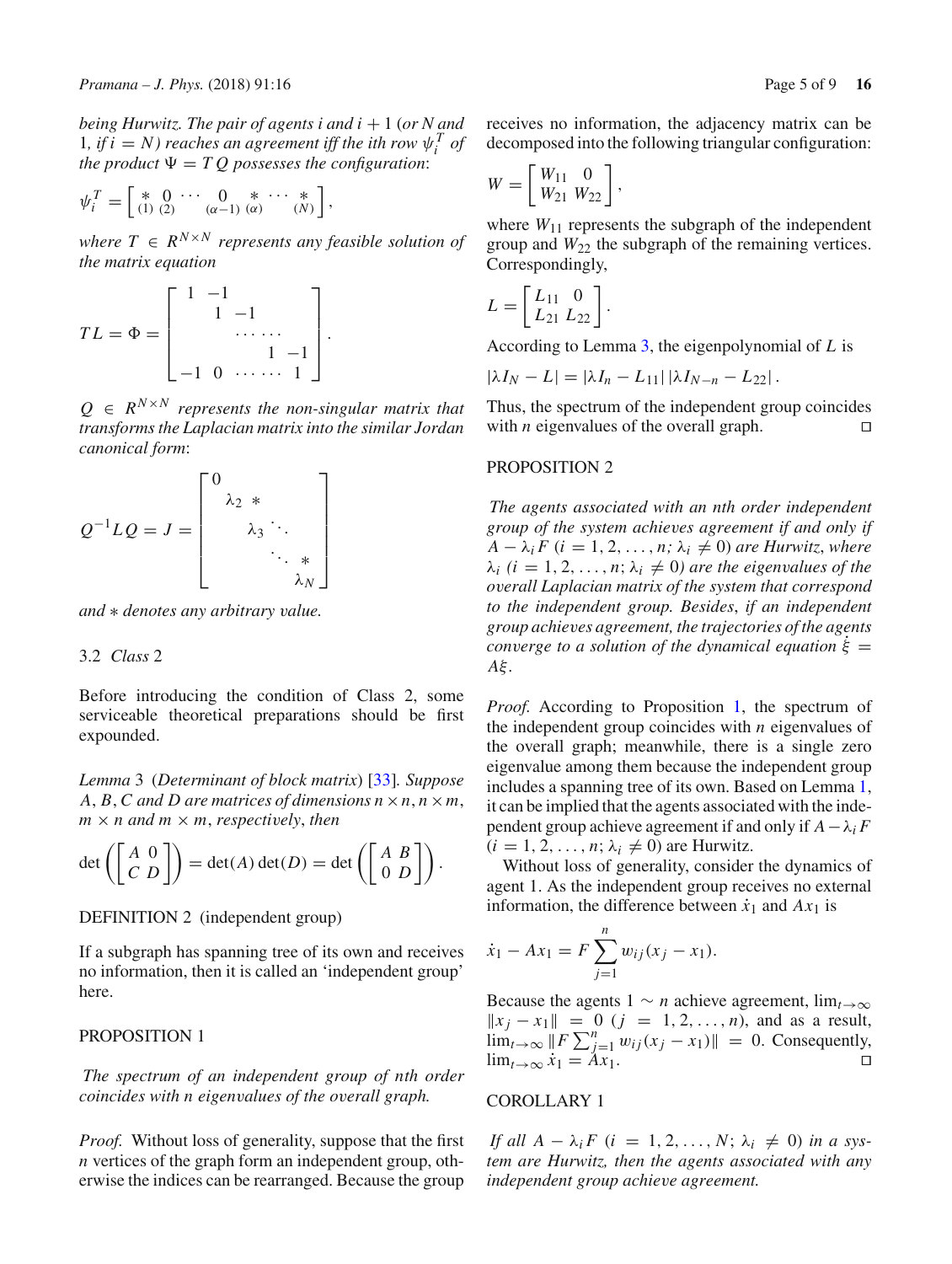

<span id="page-5-1"></span>**Figure [4](#page-6-0).** Graph of systems in Examples [3,](#page-5-0) 4 and [5.](#page-7-1) Default edge weight is 1.

The condition for Class 2 of non-consensus motions of high-order LTI multiagent systems is

1. Some of the elements in

 ${A - \lambda_i F | i = 1, 2, ..., N; \lambda_i \neq 0}$ 

are not Hurwitz, where  $\lambda_i$  ( $i = 1, 2, ..., N$ ;  $\lambda_i \neq$ 0) are the non-zero eigenvalues of the Laplacian matrix  $L(G)$ .

2. There is no spanning tree in the graph of the system.

In addition, this class can be classified into two types of cases with regard to whether the matrix *A* is Hurwitz or not.

# 3.2.1 *A is Hurwitz*

<span id="page-5-0"></span>*Example* 3*.* Consider an LTI multiagent system with the graph having no spanning tree, which is illustrated in figure [4.](#page-5-1)

The adjacency matrix is

$$
W = \begin{bmatrix} 0 & 0 & 1 & 0 & 1 & 1 \\ 0 & 1 & 0 & 0 & 0 & 1 \\ 0 & 0 & 0 & 0 & 1 & 0 \\ 0 & 1 & 0 & 0 & 0 & 0 \\ 0 & 0 & 0 & 0 & 0 & 0 \\ 0 & 1 & 0 & 0 & 0 & 1 \end{bmatrix}
$$

and the Laplacian matrix is

|  |  |  | $\begin{bmatrix} 3 & 0 & -1 & 0 & -1 & -1 \\ 0 & 1 & 0 & 0 & 0 & -1 \\ 0 & 0 & 1 & 0 & -1 & 0 \\ 0 & -1 & 0 & 1 & 0 & 0 \\ 0 & 0 & 0 & 0 & 0 & 0 \\ 0 & -1 & 0 & 0 & 0 & 1 \end{bmatrix}$ |  |
|--|--|--|-------------------------------------------------------------------------------------------------------------------------------------------------------------------------------------------|--|

with the eigenvalues  $\{3, 1, 2, 0, 1, 0\}$ .

Suppose that the agents are LTI second-order asymptotically stable systems with



**Figure 5.** State trajectories of Example [3](#page-5-0) with  $t \in [0, 7]$ . Thick dots denote the starting positions.

<span id="page-5-2"></span>

<span id="page-5-3"></span>**Figure 6.** Two independent groups of the graph.

$$
A = \begin{bmatrix} -1 & 1 \\ 0 & -2 \end{bmatrix} \text{ and } F = \begin{bmatrix} -0.5 & 0.5 \\ -0.5 & -0.5 \end{bmatrix}.
$$

For the above LTI multiagent system, the eigenvalues of state matrix *A* are  $\{-1, -2\}$ , and the eigenvalues of *A* −  $\lambda_i F$  (*i* = 1, 2, ..., 6) are: { $\pm 0.71i$ }, {-1.71, -0.30},  $\{-1, 0\}, \{-1, -2\}(\lambda_4 = 0), \{-1.71, -0.30\}$  and  ${-1, -2}(\lambda_6 = 0)$ , respectively. Evidently, some of the elements in  $\{A - \lambda_i F | i = 1, 2, ..., N; \lambda_i \neq 0\}$ are not Hurwitz. The state trajectories of Example [3](#page-5-0) are shown in figure [5.](#page-5-2)

In figure [5,](#page-5-2) agents 3 and 5 will gradually converge to a common state trajectory and approach the origin with the elapse of time. Likewise, agents 4 and 6 will also gradually converge to another common state trajectory. This phenomenon is referred to as group clustering. Agent 2 has its own unique state trajectory. Agent 1 will oscillate persistently.

In fact, according to Definition [2,](#page-4-2) two independent groups can be found in the graph as shown in figure [6.](#page-5-3)

The Laplacian matrices of independent groups 1 and 2 are: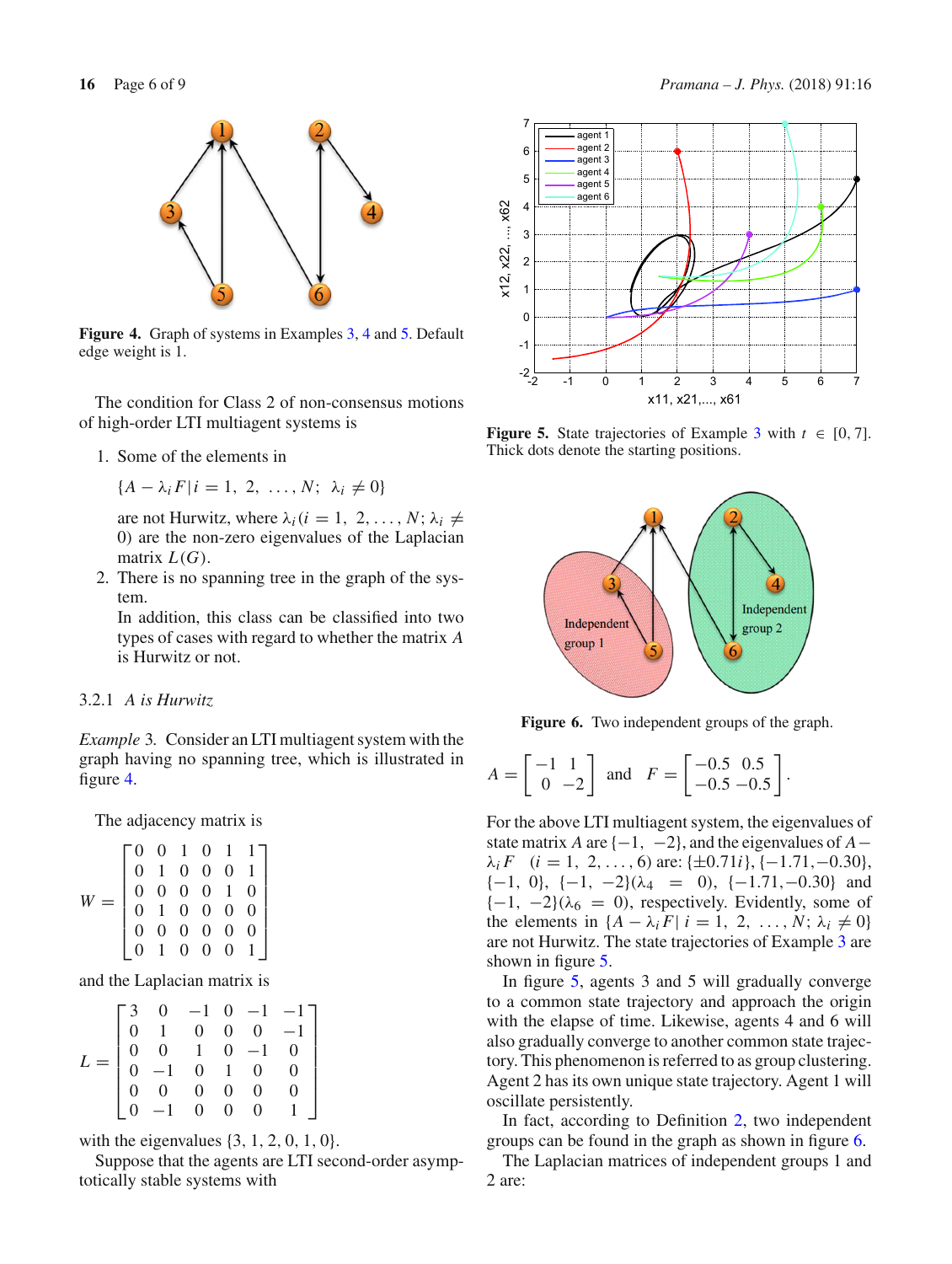*Pramana – J. Phys.* (2018) 91:16 **Page 7 of 9 <b>16** Page 7 of 9 **16** 

$$
L_1 = \begin{bmatrix} 1 & -1 \\ 0 & 0 \end{bmatrix}, \quad L_2 = \begin{bmatrix} 1 & 0 & -1 \\ -1 & 1 & 0 \\ -1 & 0 & 1 \end{bmatrix},
$$

respectively. The eigenvalues for the Laplacian matrix of independent groups 1 and 2 are  $\{1, 0\}$  and  $\{1, 2, 0\}$ , respectively. The eigenvalues of  $A - \lambda_i F$  in independent group 1 are  $\{-1.71, -0.30\}$  and  $\{-1, -2\}$ . The eigenvalues of  $A - \lambda_i F$  in independent group 2 are  $\{-1.71, -0.30\}$ ,  $\{-1, 0\}$  and  $\{-1, -2\}$ . Evidently, all the elements in  ${A - \lambda_i F | \lambda_i \neq 0}$  for independent group 1 are Hurwitz, whilst some of the elements in  ${A - \lambda_i F|\lambda_i \neq 0}$  of independent group 2 are not Hurwitz.

According to the above analysis and Proposition [1,](#page-4-1) all agents in independent group 1 will achieve agreement, with the common state trajectory converging to the origin as time elapses. In contrast, the phase of motion for independent group 2 by itself belongs to Class 1. The affiliation of agent 1 is undetermined, depending on the joint attraction from independent groups 1 and 2.

## <span id="page-6-0"></span>3.2.2 *A is not Hurwitz*

*Example* 4*.* Consider an LTI multiagent system with the graph having no spanning tree, which is illustrated in figure [4.](#page-5-1) The edge weight between agents 3 and 5 is adjusted to 0.3.

Correspondingly, the adjacency matrix

|  |  |  | $\begin{bmatrix} 0 & 0 & 1 & 0 & 1 & 1 \\ 0 & 1 & 0 & 0 & 0 & 1 \\ 0 & 0 & 0 & 0 & 0.3 & 0 \\ 0 & 1 & 0 & 0 & 0 & 0 \\ 0 & 0 & 0 & 0 & 0 & 0 \\ 0 & 1 & 0 & 0 & 0 & 1 \end{bmatrix}$ |  |
|--|--|--|--------------------------------------------------------------------------------------------------------------------------------------------------------------------------------------|--|

and the Laplacian matrix

$$
L = \begin{bmatrix} 3 & 0 & -1 & 0 & -1 & -1 \\ 0 & 1 & 0 & 0 & 0 & -1 \\ 0 & 0 & 0.3 & 0 & -0.3 & 0 \\ 0 & -1 & 0 & 1 & 0 & 0 \\ 0 & 0 & 0 & 0 & 0 & 0 \\ 0 & -1 & 0 & 0 & 0 & 1 \end{bmatrix}
$$

with the eigenvalues being  $\{3, 1, 2, 0, 0.3, 0\}$ .

Suppose that the agents are LTI second-order unstable systems with

$$
A = \begin{bmatrix} 1 & 1 \\ -2 & 0 \end{bmatrix} \text{ and } F = \begin{bmatrix} 7 & 5 \\ -4 & -1 \end{bmatrix}
$$

For the above LTI multiagent system, the eigenvalues of state matrix *A* are  $\{0.50 \pm 1.32i\}$ , and the eigenvalues of  $A - \lambda_i F(i = 1, 2, ..., 6)$  are:  $\{-8.50 \pm 2.78i\},\$ {−4.56, −4.44}, {−7.00, −4.00}, {0.50 ± 1.32*i*}(λ<sup>4</sup>



<span id="page-6-1"></span>**Figure 7.** State trajectories of Example [4](#page-6-0) with  $t \in [0, 3.6]$ . Thick dots denote the starting positions.

 $= 0$ , {-1.34, 0.54} and {0.50  $\pm$  1.32*i*}( $\lambda_6 = 0$ ), respectively. Evidently, some of the elements in {*A* −  $\lambda_i F|i = 1, 2, \ldots, N; \lambda_i \neq 0$  are not Hurwitz. The state trajectories of Example [4](#page-6-0) are shown in figure [7.](#page-6-1)

In figure [7,](#page-6-1) agents 2, 4 and 6 will gradually aggregate to a common state trajectory which will be away from the origin with elapse of time. This phenomenon is quasigroup clustering. Differently, agents 1, 3 and 5 have their own separate state trajectories.

Similarly, according to Definition [2,](#page-4-2) two independent groups can be found in the graph shown in figure [6.](#page-5-3)

The Laplacian matrices of independent groups 1 and 2 are:

$$
L_1 = \begin{bmatrix} 0.3 & -0.3 \\ 0 & 0 \end{bmatrix}, \quad L_2 = \begin{bmatrix} 1 & 0 & -1 \\ -1 & 1 & 0 \\ -1 & 0 & 1 \end{bmatrix},
$$

respectively. The eigenvalues for the Laplacian matrices of independent groups 1 and 2 are: {0.3, 0} and  ${1, 2, 0}$ , respectively. The eigenvalues of  $A - \lambda_i F(i =$ 1, 2) for independent group 1 are {−1.34,0.54} and  ${0.50 \pm 1.32i}$  ( $\lambda_2 = 0$ ). The eigenvalues of  $A - \lambda_i F(i = 1, 2, 3)$  for independent group 2 are {−4.56,−4.44}, {−7.00,−4.00} and {0.50 ± 1.32*i*}  $(\lambda_3 = 0)$ . Evidently, some of the elements in  ${A - \lambda_i F}$  $|\lambda_i \neq 0$  of independent group 1 are not Hurwitz, and all the elements in  $\{A - \lambda_i F | \lambda_i \neq 0\}$  of independent group 2 are Hurwitz.

Based on the above analysis and Proposition [1,](#page-4-1) the feature of the motion of independent group 1 is known to be indefinite and belongs to Class 1. All agents in independent group 2 will achieve agreement and the common state trajectory will be away from the origin with time. The affiliation of agent 1 is unknown and depends on the joint attraction from both the independent groups 1 and 2.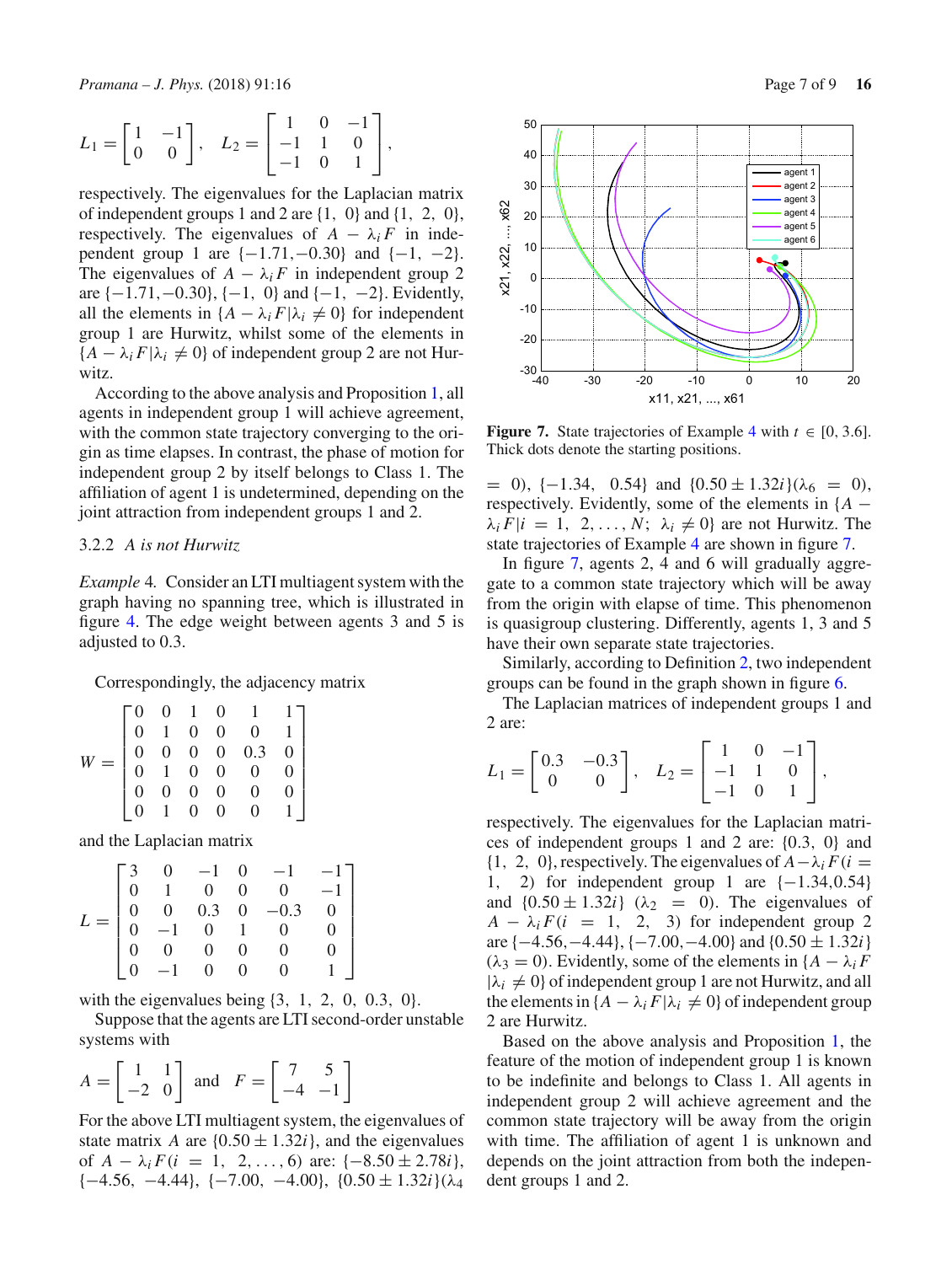

<span id="page-7-2"></span>**Figure 8.** State trajectories of Example [5](#page-7-1) with  $t \in [0, 5]$ . Thick dots denote the starting positions.

#### 3.3 *Class* 3

The condition for the third class of non-consensus motions of high-order LTI multiagent systems is:

- 1. The state matrix *A* of each agent is not Hurwitz.
- 2. All the elements in

 ${A - \lambda_i F|i = 1, 2, ..., N; \lambda_i \neq 0}$ 

are Hurwitz, where  $\lambda_i$  (*i* = 1, 2, ..., *N*;  $\lambda_i \neq$ 0) are the non-zero eigenvalues of the Laplacian matrix  $L(G)$ .

3. There is no spanning tree in the graph of the system.

<span id="page-7-1"></span>*Example* 5*.* Consider an LTI multiagent system where the graph topology has no spanning tree, which is illustrated in figure [4.](#page-5-1)

Suppose that all agents are LTI second-order unstable systems with

$$
A = \begin{bmatrix} 1 & 5 \\ -0.4 & 0 \end{bmatrix} \text{ and } F = \begin{bmatrix} -1.67 & 1.33 \\ 22.85 & 3.16 \end{bmatrix}.
$$

For the above LTI multiagent system, the eigenvalues of state matrix of each agent *A* are  $\{0.50 \pm 1.32i\}$ , and the eigenvalues of  $A - \lambda_i F$  ( $i = 1, 2, ..., 6$ ) are: {−1.74 ± 3.11*i*}, {−0.25 ± 8.77*i*}, {−0.99 ± 8.91},  ${0.50 \pm 1.32i}$  ( $\lambda_4 = 0$ ),  ${-0.25 \pm 8.77i}$  and  ${0.50 \pm 1.32i}$  ( $\lambda_6 = 0$ ), respectively. Evidently, all the elements in  $\{A - \lambda_i F | i = 1, 2, ..., N; \lambda_i \neq 0\}$  are Hurwitz. The state trajectories of Example [5](#page-7-1) are shown in figure [8.](#page-7-2)

In figure [8,](#page-7-2) agents 3 and 5 will gradually aggregate to a common state trajectory. Likewise, agents 2, 4 and 6 also will gradually aggregate to another common state trajectory. This phenomenon is referred to as group clustering. Differently, agent 1 will have its own separate state trajectory.

Similarly, according to Definition [2,](#page-4-2) two independent groups can be found in the graph shown in figure [6.](#page-5-3)

According to Proposition [1,](#page-4-1) all agents in independent groups 1 and 2 will achieve agreement respectively with both the common state trajectories diverging from the origin as time elapses. The affiliation of agent 1 is unknown and depends on the joint attraction from independent groups 1 and 2 simultaneously.

Under the condition of Class 3, group clustering will be certain to occur.

#### <span id="page-7-0"></span>**4. Conclusion**

The non-consensus problem of high-order homogeneous LTI multiagent systems has been investigated in this paper, mainly based on the necessary and sufficient conditions for consensus achievement. The different cases of non-consensus motions of LTI multiagent systems can be classified roughly into two basic categories: group clustering and mutual repulsion. Further, nonconsensus motions can be concretely categorised into three classes, each with distinct features. For instance, the dynamical features for Class 1 are complicated and indefinite; for Class 2, the motions of independent groups are relatively simpler to anticipate; the group clustering phenomenon is certain to appear in Class 3. The theoretical conditions and typical numerical examples of each class of motion are presented.

Relevant knowledge can enrich the literature by broadening our understanding of the cause and mechanism for both consensus and non-consensus phenomena. The current research only takes the first step along the route of studying various non-consensus problems. There are several observable directions for the potential future works. First, the more explicit relationship between the topology of a graph and its Laplacian spectrum can be unveiled. Secondly, the issue on the robustness of each phase of agent motions can be addressed, with particular attention being paid to the critical conditions for the phase transitions. Thirdly, as most of the real-world networks are not constant, e.g. being state-dependent as most of the social networks are, it is meaningful to study non-consensus phenomena of systems with time-varying or even switching graph topologies. Fourth but not the last, relevant work can be extended from theoretical analysis to engineering applications, e.g. clustering of real data points based on non-consensus motions of certain dynamical systems.